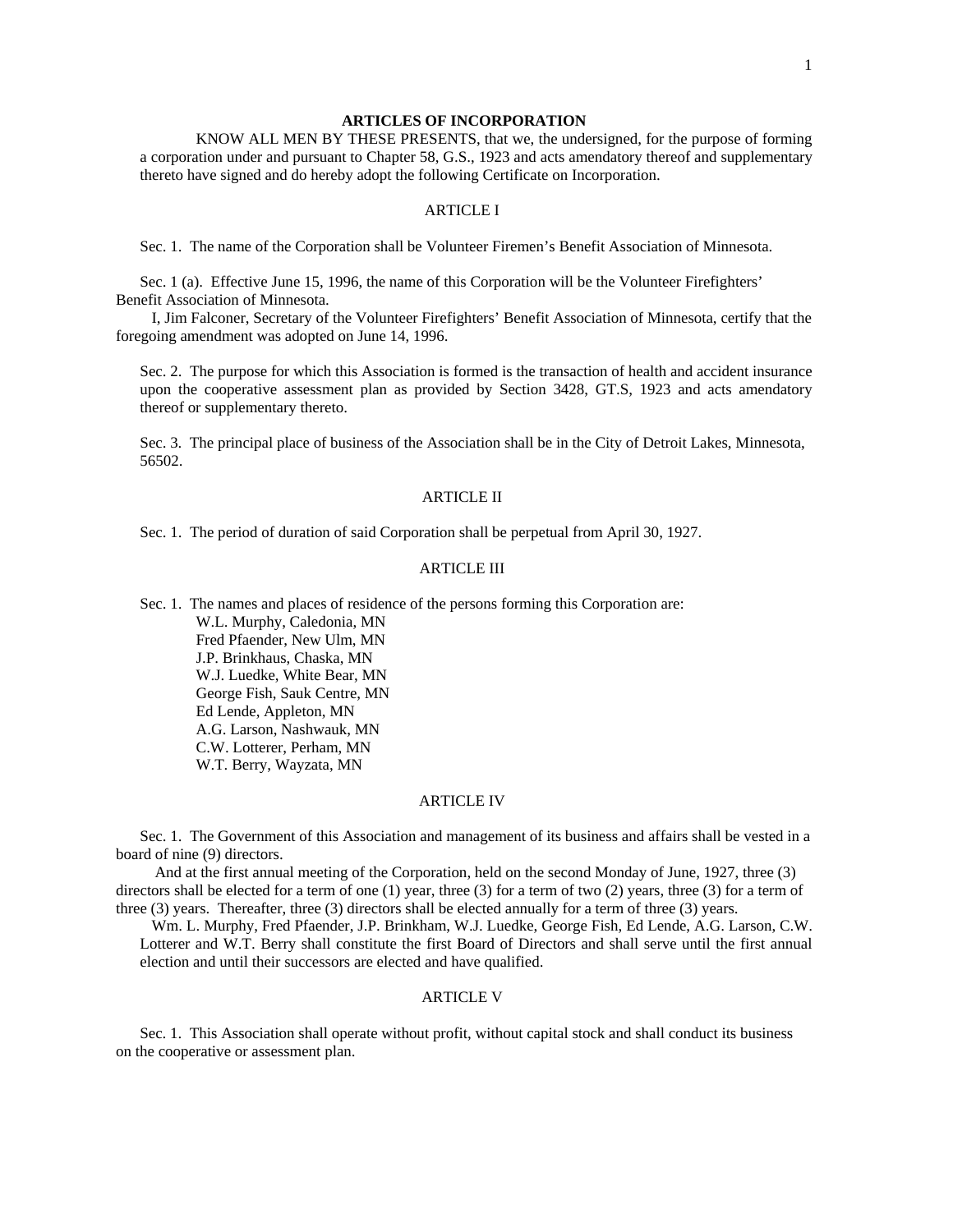#### ARTICLE VI

 Sec 1. The highest amount of indebtedness or liability to which this Association shall at any time be subject, exclusive of its policy liability, shall be the sum of twenty-five thousand dollars (\$25,000.00).

### ARTICLE VII

 Sec. 1. The first Board of Directors shall adopt By-Laws which shall remain effective until and except as amended by the members at any regular or special meeting called thereof.

IN TESTIMONY WHEREOF, WE HAVE HEREUNTO SET OUR HANDS AND SEALS THIS 31ST DAY OF May, 1927.

> WM. L. MURPHY FRED PFAENDER JOHN P. BRINKHAUS W. J. LUEDKE GEORGE FISH ED LENDE A.G. LARSON C.W. LOTTERER W.T. BERRY

> > JNO A. GROSS **Witness** R.E. BALDWIN Witness

County of Hennepin ss State of Minnesota

> Be it known that on this  $31<sup>st</sup>$  day of May, A.D., 1927, before me, a Notary Public within and for said County, came the above named W.L. Murphy, Fred Pfaender, J.P. Brinhkaus, W.J. Luedke, George Fish, Ed Lende, A.G. Larson, C.W. Lotterer and W.T. Berry, to me known to be the persons described in and who executed the foregoing instrument, and acknowledged that they executed the same as their free act and deed.

### EDW D. THOMPSON Notary Public

(Notarial Seal) Hennepin County, MN My commission expires May 31, 1930.

Department of Insurance, State Capitol, St. Paul, MN

The within Articles of Incorporation is hereby approved.

May 31<sup>st</sup>, 1927

 Signed) G.W. Wells, Jr. Commissioner of Insurance

Department of State State of Minnesota

I do hereby certify that the above instrument was filed for record in this office on the 7<sup>th</sup> day of June, A.D., 1927, at 10 o'clock A.M., and was duly recorded in Book U-4 of Incorporation, on Page 708.

> MIKE HOLM Secretary of State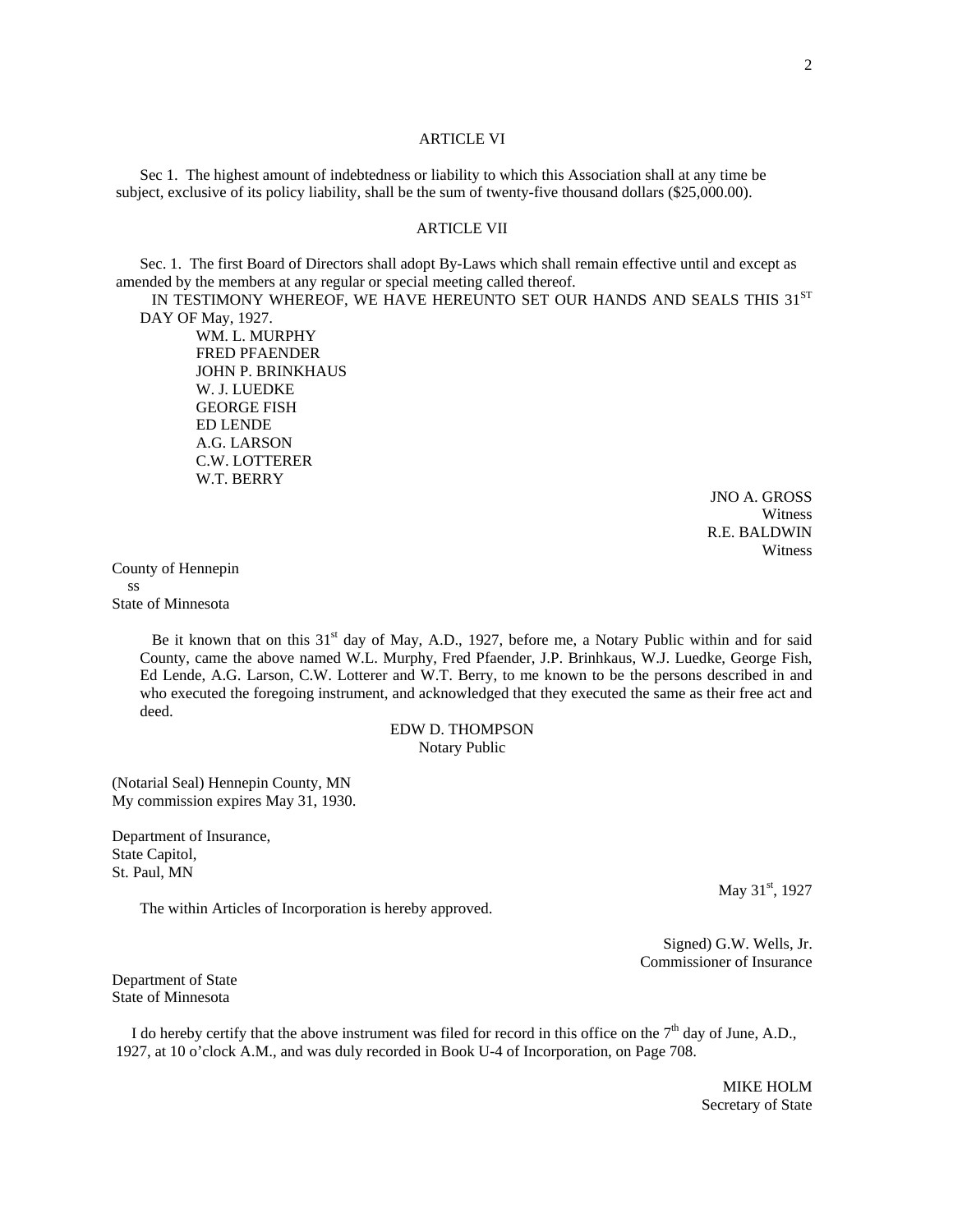Office of Register of Deeds County of Hennepin

I do hereby certify that the above instrument was filed in this office for record on the  $27<sup>th</sup>$  day of June, A.D., 1927, at 11:40 o'clock A.M., and was duly recorded in Book 264 of Miscellaneous, page 595, etc.

> AUGUST W. SKOG Register of Deeds

#### **FIRST AMENDMENT TO ARTICLES OF INCORPORATION** (Adopted June 10, 1988)

#### ARTICLE IX.

 Sec. 1. As fully authorized and to the maximum extent permitted by Minnesota Statute, Directors of this Corporation shall not be personally liable to the corporation or its members for monetary damages for any breach of fiduciary duty as a director. No amendment to or repeal of this Article IX shall apply to or have any effect on the liability of any director of the corporation for or with respect to any acts or omissions of a Director occurring prior to such amendment or repeal.

State of Minnesota)

 ss. County of Fillmore)

 I, Leroy A. Erickson, Secretary, Volunteer Firemen's Benefit Association of Minnesota, certify the foregoing amendment was adopted June 10, 1988.

> Leroy A. Erickson Secretary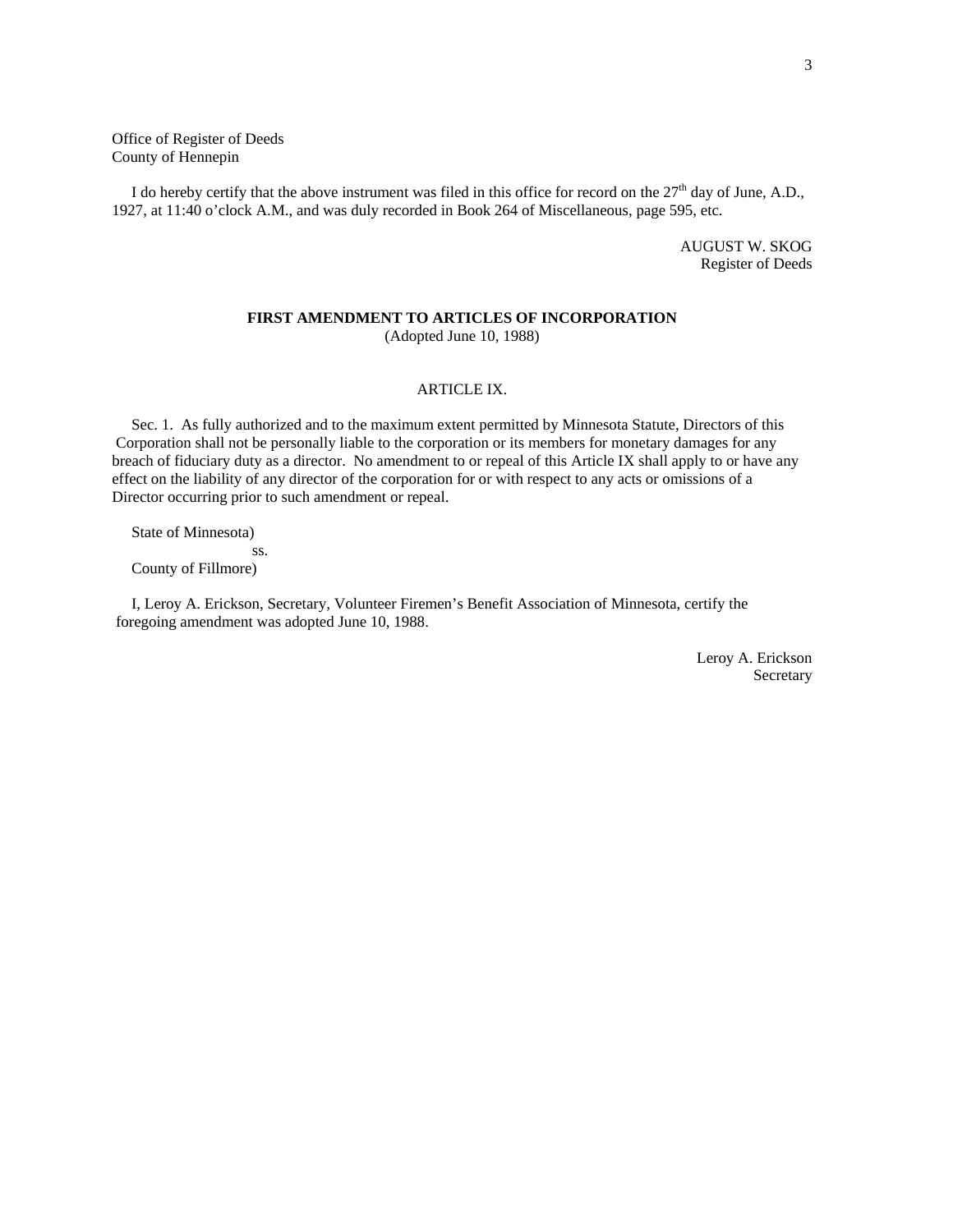## VOLUNTEER FIREFIGHTERS' BENEFIT ASSOCIATION OF MINNESOTA **BY-LAWS**

#### ARTICLE I

# Name and Object

 Section 1. This organization is named and shall be known as "Volunteer Firefighters' Benefit Association of Minnesota," (the "Association") and its general object and purpose shall be to create, establish and maintain a fund for the relief and support of volunteer firefighters who sustain injury, sickness, disability or loss of life in the line of duty, who at the time of such injury, sickness, disability or loss of life are members in good standing of the Association.

#### ARTICLE II Membership

 Section 1. Any active firefighter belonging to any Minnesota volunteer fire department is eligible for membership in the Association and may apply for membership upon payment of the annual Association premium then currently assessable, together with a membership fee of four dollars (\$4.00), said payment to accompany their applications upon forms provided by the Secretary of the Association and addressed to the Secretary. Individuals or entire membership of a volunteer fire department may join the Association. Members shall be at least eighteen (18) years of age and not more than sixty-five (65) years of age at the time of submitting membership application.

 Section 2. Each volunteer firefighter holding membership in the association shall pay such premium annually in advance to the secretary of the Association as the Board of Directors shall recommend from time to time, subject to membership approval at the Annual Meeting.

 Section 3. A grace period of thirty (30) days will be granted to each member for the payment of premium falling due after the initial membership premium are paid during which grace period and benefits shall remain in force.

 Section 4. Firefighters who are full time employees of a fire department shall be known as "Paid Firefighters." Each "Paid Firefighter" who is a member of a Volunteer Fire Department the majority of whose members hold active membership in the Association, is eligible for membership in the Association and shall pay such premium as the Board of Directors shall recommend from time to time, subject to membership approval at the Annual Meeting.

 Section 5. Any member who retires from active service may continue to maintain membership in the Association by paying the annual premium as specified in the bylaws. Such a member shall be excluded from all benefits and shall be designated as a "Non-Benefit Member." If a member is a Director of the Association, all Association benefits shall apply while acting in an official capacity for the Association.

 Section 6. The term "Volunteer Fire Department", as used in these bylaws, shall mean a fire department in which more than one-half of the active members are volunteers, paid on call or a fire department in which, on January 1, 1967, more than one-half of the active members were members of the Association.

Section 7. The Association may terminate a Member under the following conditions:

- a. If a member fails to timely pay any amounts due the Association; fails to comply with the Bylaws, Articles of Incorporation or governing documents, ceases volunteer firefighter service, voluntarily requests termination; or for other good cause determined by the Board of Directors.
- b. A terminated member forfeits all rights provided in the governing documents. A terminated member shall remain subject to all obligations imposed by the governing documents.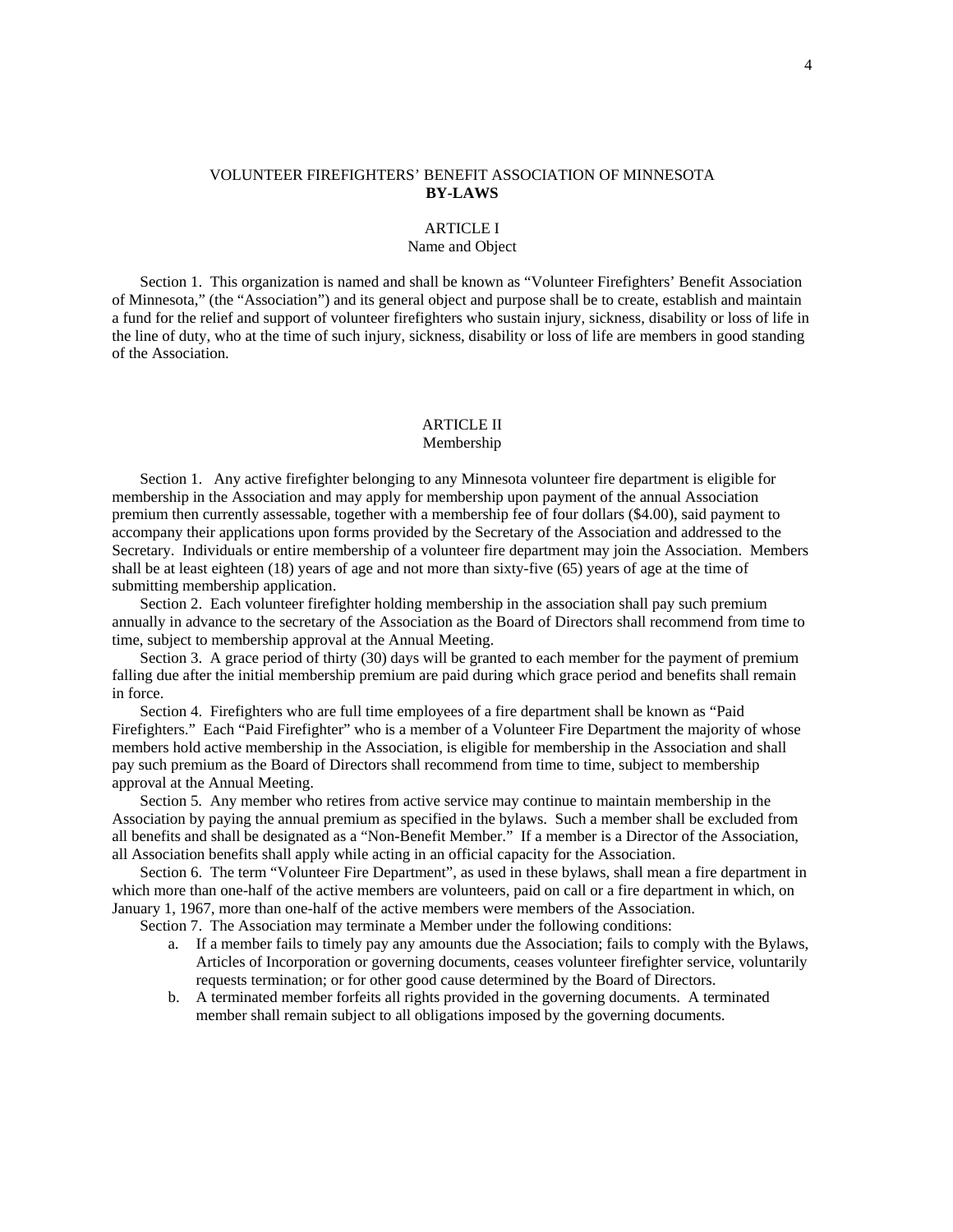### ARTICLE III

### Management and Control

 Section 1. The Managing Board of the Association shall be composed of nine (9) Directors representing nine (9) districts (a "District") consisting of the following counties, with one Director elected from each district:

1<sup>st</sup> District: Houston, Fillmore, Mower, Freeborn, Winona, Olmsted.

 $2<sup>nd</sup>$  District: Renville, Brown, Blue Earth, Faribault, Martin, Jackson, Cottonwood, Nicollet, Sibley, Watonwan.

 $3<sup>rd</sup>$  District: Goodhue, Wabasha, Dodge, Steele, Waseca, LeSueur, Rice, Scott, Dakota (south portion).

4th District: Washington, Ramsey, Chisago, Pine, Dakota (north portion).

5th District: Hennepin, Carver, McLeod, Wright, Sherburne, Anoka, Isanti.

- $6<sup>th</sup>$  District: Stearns, Meeker, Kandiyohi, Pope, Todd, Morrison, Crow Wing, Aitkin, Mille Lacs, Kanabec, Benton, Wadena, Stevens.
- 7th District: Lyon, Redwood, Murray, Nobles, Rock, Pipestone, Lincoln, Yellow Medicine, Lac Qui Parle, Chippewa, Swift, Big Stone.
- 8th District: Koochiching, St. Louis, Lake, Cook, Itasca, Beltrami, Lake of the Woods, Roseau, Kittson, Carlton.

9<sup>th</sup> District: Ottertail, Grant, Traverse, Wilkin, Red Lake, Mahnomen, Clearwater, Cass, Hubbard, Becker, Douglas, Clay, Norman, Polk, Marshall, Pennington.

### ARTICLE IV

### Election of Directors and Officers

 Section 1. Only members in good standing may be elected as an Officer or Director. Any Director or Director candidate must permanently reside in the Director district from which elected or chosen, must not be engaged in, affiliated with, or have a financial interest in any individual or entity that competes with the Association, or possesses a substantial conflict of interest with the Association.

Section 2. A member who intends to run for a Director position must file with the Secretary of the Association by written notice 90 days prior to the annual meeting in order to allow sufficient time for the secretary to send those names to the Departments of members within that District in preparation for the caucus vote (or Delegate Proxy vote) at the annual meeting of the Association. The delegates from each district in which the Director's term has expired, shall caucus and elect a Director who is a member of the association of that District who has filed ninety (90) days prior to the annual meeting with the Secretary of the Association. Each caucus shall select a presiding officer from its members who shall thereafter conduct the caucus business in accordance with rules of Parliamentary Procedure. All caucus issues shall be resolved by a majority vote of the caucus members present and the Proxy votes from that District's delegates that may pertain to those issues (including elections).

 Section 3. There shall be nine (9) directors elected by the members of the Association of which one (1) Paid Firefighter may be allowed to serve as a Director on the Board at any one time. Three (3) Directors shall be elected annually, to hold staggered terms as described in Article IV of the Association's Articles of Incorporation. Terms of office shall be effective commencing with the Board of Directors meeting next following election to the Board. Each retiring officer or director, after the installation of a successor, shall turn over to said successor all monies, valuable papers, books of account, business documents, stocks of business and stationery supplies and other property belonging to the Association which is possessed by reason of the position formerly held.

 Section 4. The officers of the Association shall be a President, a Vice President, a Secretary and a Treasurer, each of whom will be elected at the Organizational Meeting of the Board of Directors which shall be held immediately following the Annual Meeting each year.

 Section 5. Five (5) directors shall constitute a quorum for the transaction of business at either regular or special meetings of the Board of Directors.

 Section 6. In case a vacancy occurs in the Board of Directors for any reason, the remaining members of the Board shall appoint a replacement director by majority vote for the unexpired portion of the term only. Each such appointee shall be a resident of the district in which such a vacancy occurs.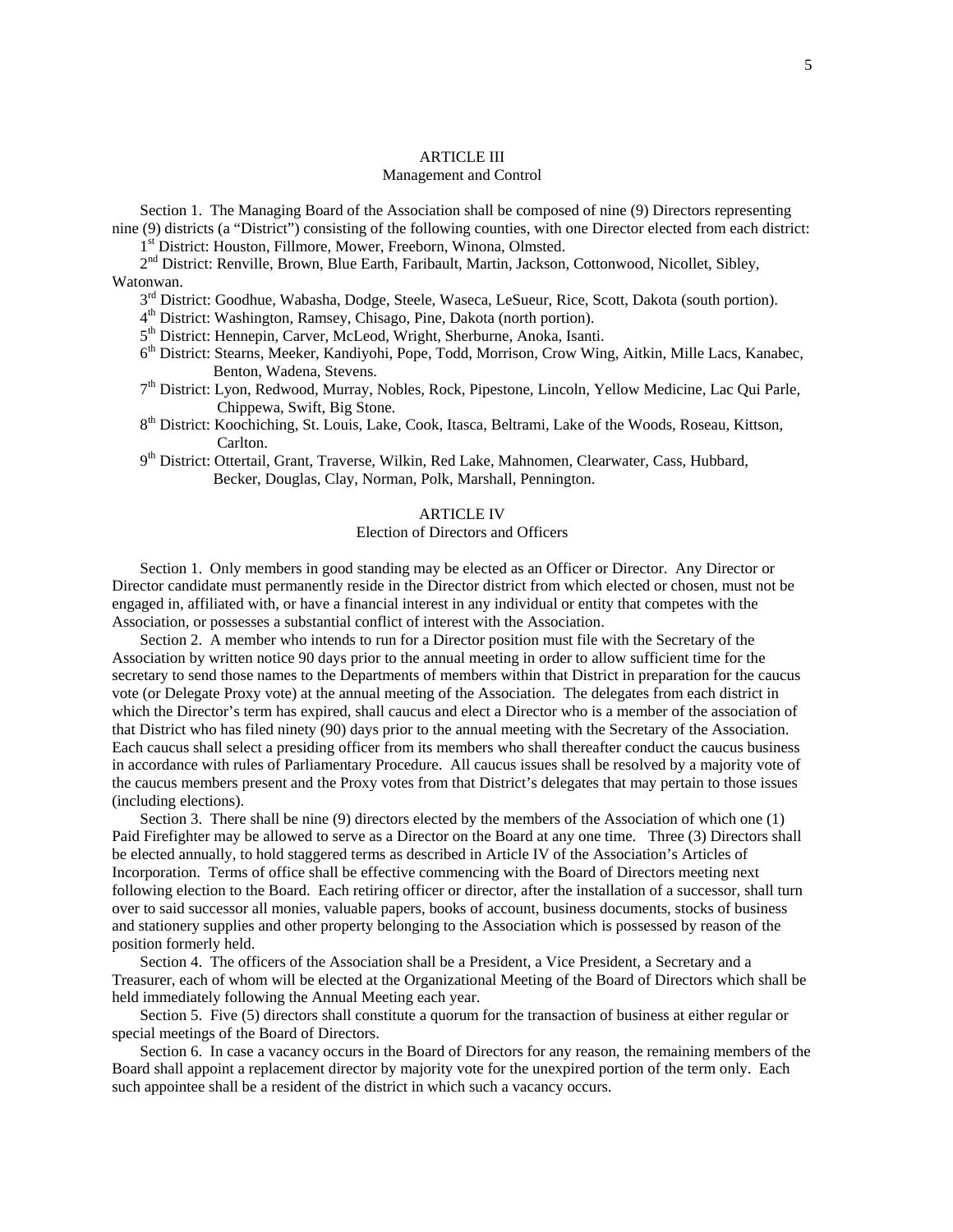### ARTICLE V Meetings

 Section 1. The Annual Meeting of the Association for the election of directors to replace those whose terms have expired and the transaction of other business shall be held at the same location and date as the Annual Conference of the Minnesota State Fire Department Association or as otherwise determined by the Board.

 Section 2. The Board or the President may call a Special Meeting by providing each member department at least a Thirty (30) day written notice indicating the time, date, location and purpose of the Special Meeting.

 Section 3 Each fire department which has one through twenty-five (25) members of the Association shall be entitled to send one (1) voting delegate or proxy vote to an Annual or Special Meeting. Each fire department which has twenty-six (26) or more members of the Association shall be entitled to send two (2) voting delegates or proxy votes to an Annual or Special Meeting. Voting delegates shall be members of the association.

 Section 4. The Secretary shall, no less than thirty (30) days prior to any Annual Meeting of the Association, provide to each fire department having members in this Association, along with the notice of said meeting, the proper number of distinctive identification cards which shall be used by the delegates to identify themselves as voting delegates.

 Section 5. All voting shall be by written ballot unless in the discretion of the presiding officer and unanimous consent of the delegates, a more appropriate method of voting is acceptable. Departments may vote by proxy in the following manner: written request for proxy voting forms must be received in the Secretary's office not less than fifteen (15) days prior to the Annual or Special Meeting. Proxy voting forms will be returned to the requesting department together with a special Association addressed envelope. Executed proxy votes accompanied by the voting delegate identification cards must be mailed by the voting department in sufficient time to be received by the Secretary three (3) days prior to the date of the Annual or Special Meeting.

#### ARTICLE VI

#### Officers Duties and Responsibilities

Section 1. The President shall –

- a. preside at all meetings of the Association and of the Board of Directors;
- b. perform such duties as may be required by law or as may be required by the Board of Directors.
- c. within thirty (30) days after being elected, appoint three (3) directors who are not officers, who shall constitute an examining finance committee, and whose duty shall be to examine the books and records of the Secretary and the Treasurer and report their findings at the Annual Meeting; d.sign all claims drawn on the Treasurer, and
- e. appoint a Parliamentarian for each Annual or Special Meeting for the purpose of clarifying points of order, aid in the interpretation of the Associations Articles of Incorporation, Bylaws, and governing documents and to aid in maintaining the orderly conduct of the meetings,

Section 2. The Vice President shall –

- a. perform duties of the President upon the President's absence or inability to act;
- b. perform such other duties as may be prescribed from time to time by the Board of Directors;
- c. act as an additional representative in all negotiated claims.

Section 3. The Secretary shall -

- a. be the recording officer of the Association;
- b. have charge of all the records;
- c. attend to all the duties pertaining to that office as may be required by the Board of Directors;
- d. collect all dues and assessments from the members and pay all such funds over to the Treasurer of the Association at least once each month, taking a receipt therefore;
- e. give at the annual meeting a full report of all board meetings.
- f. sign all claim disbursements
- g. shall be bonded, as the directors may from time to time require, but never less than Sixty Thousand Dollars (\$60,000.00). The bond shall be purchased with association funds approved by the board of directors.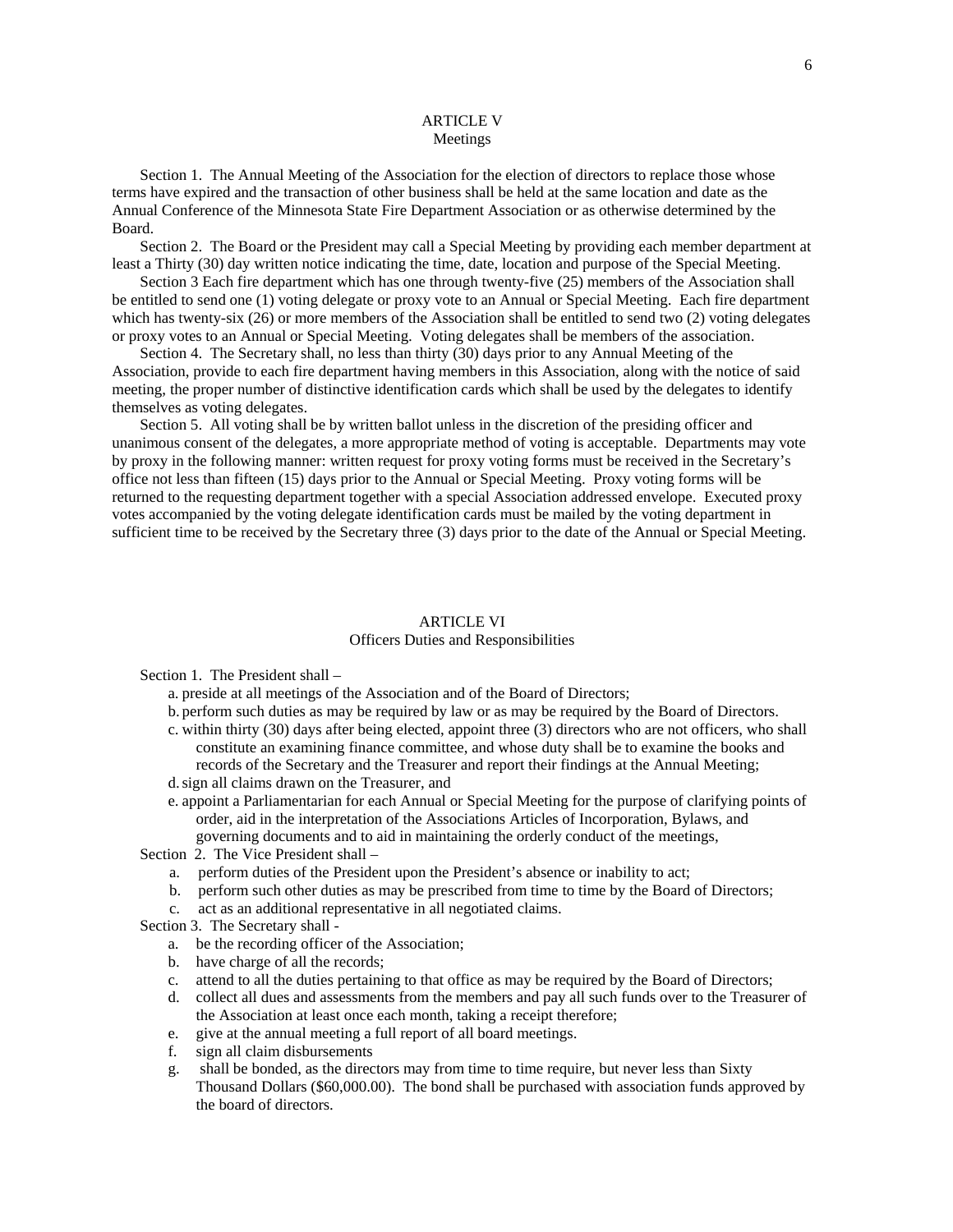Section 4. The Treasurer shall –

- a. keep all the funds of this Association and deposit them in a depository named by the Board of Directors and disburse the same under the direction of the Board of Directors by check only, drawn on such funds
- b. perform such duties as the Board of Directors or By-Laws may prescribe;
- c. shall be bonded as the directors may from time to time require, but never less than Sixty Thousand Dollars (\$60,000.00). The bond shall be purchased with association funds approved by the board of directors.
- d. at the annual meeting, submit a full report of all receipts and expenditures for the preceding year
- e. when required by the board of directors make a full report of the financial condition of the association
- f. pay out or sign vouchers under the direction of the Board of Directors within the normal scope of duties

Section 5. Except as otherwise provided in these By-Laws, Robert's Rules of Order, as revised shall govern the conduct of all Association meetings.

Section 6. At any time, any required officer may resign by delivering to the Board an oral or written resignation. Unless the resignation specifies a later effective date, an officer resignation is effective when received by the Board. If an officer resignation is effective at a later date, then the Board may fill the vacant officer position before the later effective date, but the successor officer may not take office until the later effective date. At any time, the Board may remove any officer for any reason.

# ARTICLE VII

#### Board of Directors

Section 1. The Board of Directors shall -

- a. have general supervision of the business, including the books, accounts, properties and monies of the Association;
- b. decide upon and pass upon all proof of disability, order assessments for indemnities and operating expenses when authorized thereto by an Annual or Special Meeting of the Association;
- c. review all expenditures or disbursements of funds;
- d. review all accounts on an annual basis
- e. perform such other duties as may be required to carry out the intentions and purposes of the Association.
- f. approve investment of the funds, subject to such restrictions as are or may be imposed by the Minnesota State Insurance Department or by other regulatory bodies having jurisdiction.
- g. have the power to make such By-Laws and amendments for the governing of the Association and management of its affairs as the Board may deem proper. Changes in benefits, premiums and membership will be handled in accordance with Article XI;
- h. examine and consider all requests for amendments to the By-Laws,
- i. appoint a licensed physician or surgeon in good standing within the medical community (a "Medical Officer") as a consult to evaluate claims as deemed necessary by the Board, The Medical Officer shall not be a member of the Association and shall pass upon such applications and claims for indemnity as shall be submitted by the Secretary.

Section 2. The Board of Directors may require a full and complete report of any officer at any time.

 Section 3. The Board of Directors shall meet at such time and place as they may determine and as often as the business of the Association may require, but they shall meet not less than three (3) times each year.

 Section 4. The Directors may call a Special Meeting of the members at any time upon their own motion by giving thirty (30) days notice by mail or upon the application in writing of twenty (20) departments having members of the Association, which application shall set forth the reason for the call and business to be brought before the meeting. No proposition shall be entertained at any Special Meeting of the Association except as the same relates to the matters mentioned in the call.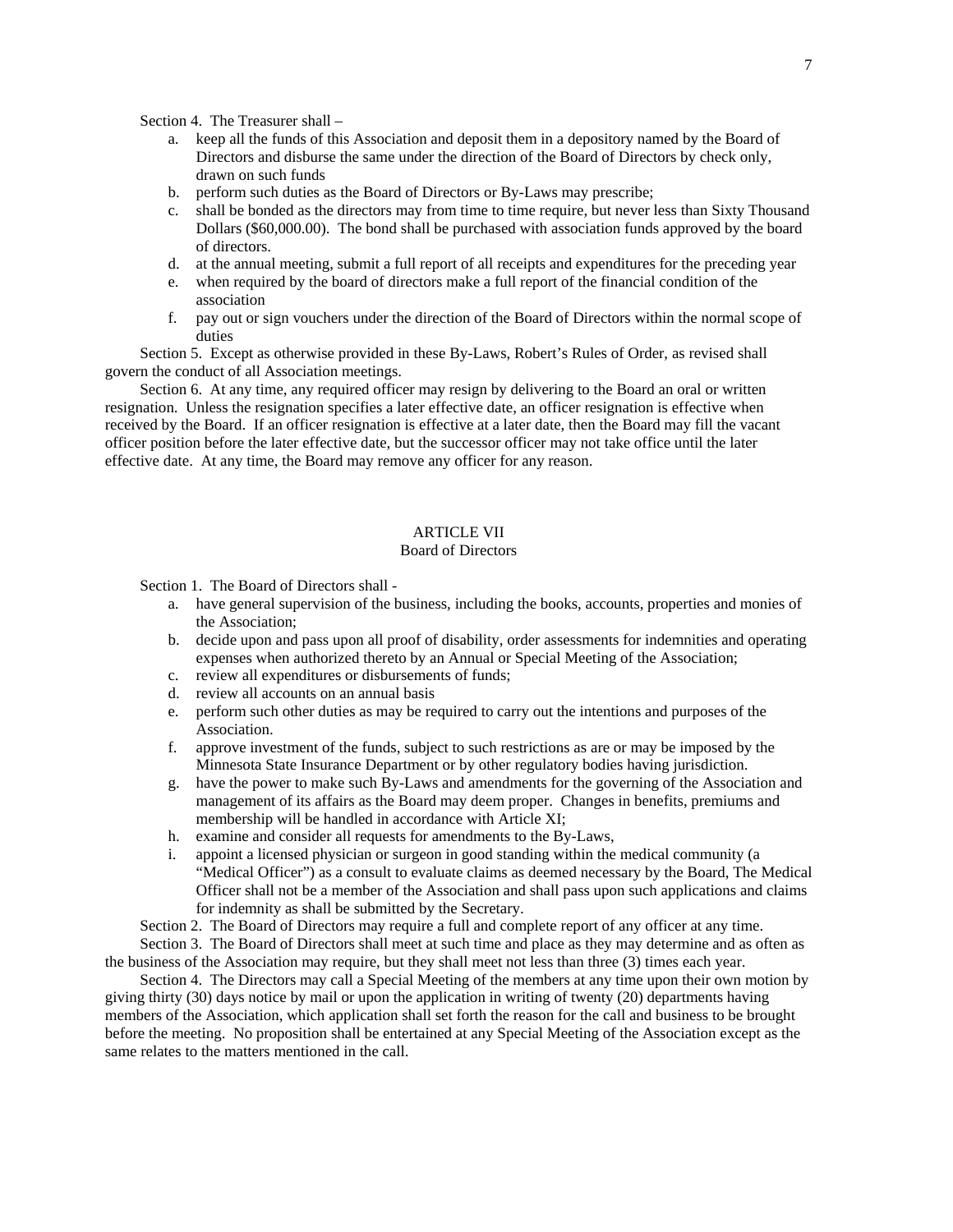### ARTICLE VIII Funds

 Section 1. The funds of the Association shall be derived from membership fees; premiums, donations, assessments and investment revenue and the same shall be used only for the purpose of paying indemnity as provided by these By-Laws and legitimate expenses of the Association.

 Section 2. Whenever the funds in the treasury are reduced to an amount that would warrant the levying of an assessment upon all members, the Board of Directors shall make a full report of the condition of the several funds at the regular Annual Meeting, or if necessary, at a Special Meeting of the members of the Association. The voting members, by proxy or present, at such Annual or Special Meeting, shall determine the amount to be assessed and levied, and the method for payment of same. After proper resolution by such annual or special meeting, the Board of Directors shall then call and provide for the collection of each assessment or assessments.

### ARTICLE IX

#### Representations, Claims, Benefits

 Section 1. Any applicant or member who shall knowingly make a false declaration or representation as to dues paying classification or age shall be denied membership or be removed from membership in the Association and such applicant or member shall forfeit all dues paid and right to receive further benefits from the Association. The same penalties and forfeitures shall apply to any person who shall refuse to pay annual premium or assessments which are levied by the Board of Directors as provided by these By-Laws or who shall be dishonorably discharged from the fire department in which membership is held.

 Section 2. Each fire department which has members of the Association will furnish the Secretary of the Association a correct list of the names and volunteer or paid firefighter status of members of the department who are members or wish to become members of the Association, and to promptly notify the Secretary of the Association of all changes in the department's membership roll, classifications and beneficiary changes and submit the appropriate premium.

 Section 3. First Report of Injury or Sickness. The Secretary of the Association shall be notified within thirty (30) days of any injury, disability, sickness, dismemberment or Loss of Life of a member of the Association incurred during covered duty as defined in Article IX, Section 8. The Secretary shall provide the required claim forms to the notifying party; and, in turn, notify the Director of the district from which the claim is reported. Such Director shall promptly investigate the claim and make a written report. The Director investigating the claim, subject to board approval, may for good cause waive the time limits for actions as listed in this section. The extension request must fall within 90 days of the date of injury.

 Section 4. Completed claim forms must be sent to the Secretary or Director of the district in which the claimant resides WITHIN THIRTY (30) DAYS of the time of recovery from the injury, or disability is made, or in the case of extended disability, within 270 days of the date when the disability began. Claim forms may also be obtained by request from the Secretary. The director who has received the claim shall promptly review it, and forward it together with his approval or disapproval, to the proper officers of the Association. The Secretary and/or the President shall determine if it is necessary to consult the Medical Officer, or if special board of director's approval must be obtained.

 Section 5. Upon approval of a claim for Disability, Dismemberment, Loss of Life, or Injury which occurs to a member during the performance of the Covered Duty, the Association shall pay the amounts specified in the schedule contained in Section 6 of this article in effect at the date of the original incident.

Section 6. The benefits payable are as follows:

- 1. For Loss of Life \$25,000.00
- 2. For Injuries **or Disabilities resulting in total loss of time from a member's regular occupation: \$100.00 per day.** Maximum benefits payable pursuant to Section 6 shall not exceed a total of 180 days or \$18,000.00 for the same injury, disability or recurrence thereof. Effective date of coverage will be August 1, 2007.

Benefits will be paid, in most cases, when the doctor releases claimant to return to any part of their regular occupation .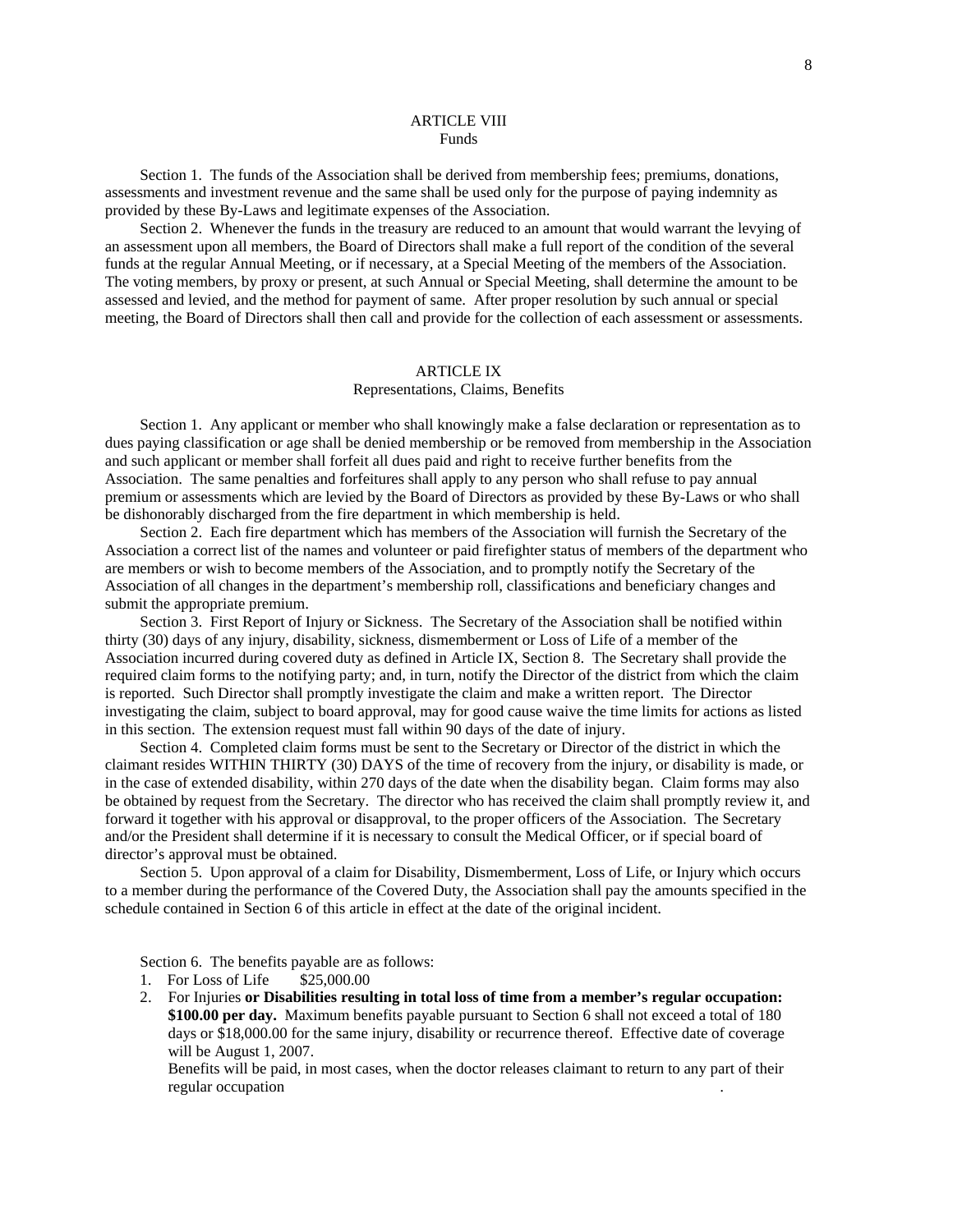| 3. In the case of the Dismemberment injuries listed below, the minimum amount listed below will be |             |  |
|----------------------------------------------------------------------------------------------------|-------------|--|
| awarded. Should the disability amount exceed the minimum, the maximum benefits payable shall not   |             |  |
| exceed the guidelines established in Article IX Section 6, 2.):                                    |             |  |
| 4. a. Loss of both hands or both feet                                                              | \$12,000.00 |  |

| $\pm$ . a. LOSS OF DOLITIATION OF DOLITIC C                                    | 012.000.00  |
|--------------------------------------------------------------------------------|-------------|
| b. Loss of both eyes                                                           | \$12,000.00 |
| c. Loss of one hand or one foot                                                | \$6,000.00  |
| d. Loss of one eye                                                             | \$6,000.00  |
| 5. Maximum Benefit – in the case of disability and death for the same incident | \$25,000.00 |

Section 7. Directors' discretion in negotiation: the Director from the claimant's district has the authority to negotiate an appropriate settlement with a claimant. The Director must in writing provide rational to the Board of Directors and the claimant for the negotiated benefit. The Benefit Negotiation must receive Board approval and be signed by the claimant and Director before a check is issued.

Section 8. Definitions: The following definitions shall apply to this Section:

a."Covered Duty" shall mean going to, serving at, and returning by a direct route, within a reasonable time frame from the following: Fire calls, regularly ordered drills or training sessions, emergencies such as floods, storms, riots, ambulance calls, hazardous material incidents, or rescue service, under the order of a fire department officer or acting officer, regional or state fire schools, conferences, conventions or training sessions where attendance has been approved by the Chief of the Department.

Specifically excluded from Covered Duty is station duty which includes maintenance of grounds and equipment unless such duty is part of a regularly scheduled drill teaching the benefits of clean and well maintained grounds and equipment, storing and replenishing fire equipment or supplies, inspecting fire equipment and apparatus, and conducting fire station tours. Also specifically excluded from Covered Duty is working out, participating in group sporting activities to maintain physical fitness, non-active mutual aid responses, participation in any fireworks or pyrotechnic display or activity, participation in an celebration contest, parade or fund raising activity, acts of war declared or undeclared, criminal activity, any action performed while under the influence of alcohol or drugs or injuries occurring from the intent to injure him/herself or someone else.

- b. "Disability" shall mean an injury or sickness incurred during the performance of Covered Duty that causes a member to suffer lost time from his or her Regular Occupation as verified by a certified treating physician of claimant. Disability may include post-traumatic stress syndrome so long as a claimant files a claim with Ninety (90) days from the date of the incident. Benefits for posttraumatic stress syndrome may continue for a maximum of Thirty (30) days.
- c. "Dismemberment" shall mean complete loss of the use of certain body parts and/or eyesight during the performance of Covered Duty.
- d. "Injury" shall mean any injury caused by blunt forces, cutting, falls, slips, strains and sprains, etc. that occur during performance of Covered Duty.
- e. "Sickness" shall mean any illness that is caused by Airborne Pathogens, Blood borne Pathogens, inhalation of smoke fumes or other toxins that occur during the performance of Covered Duty.
- f. "Loss of Life" shall mean death of a member other than by natural causes, while in the performance of Covered Duty.
- g. "Employment" shall mean a person's regular occupation, profession, trade, post or business who works at least 26 hours per week and whereby the claimant is unable to perform any part of their employment due to an Injury or Disability. Employment also includes self-employed persons and independent contractors who are in an independent trade, business, or profession in which they offer services.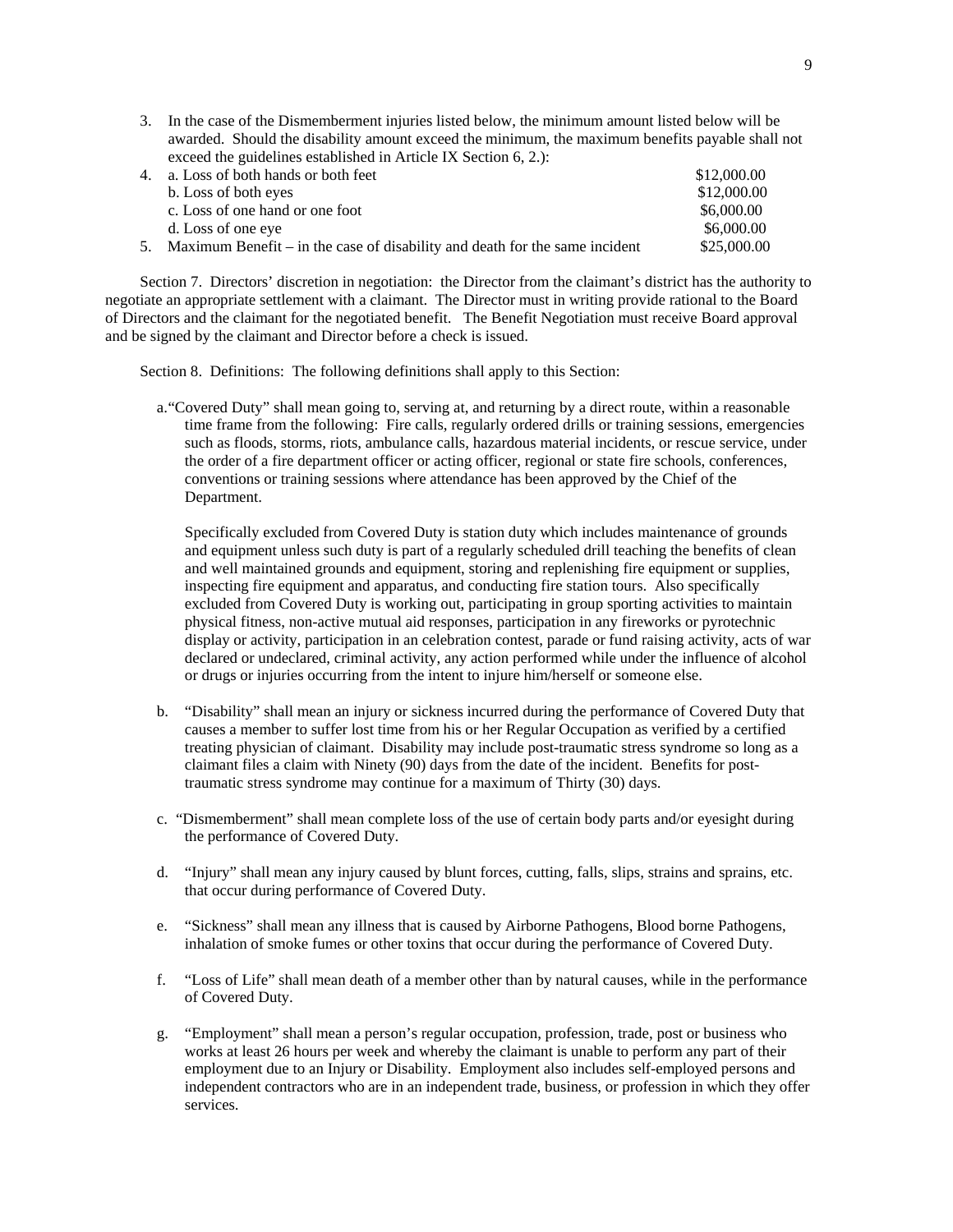- h. Employment may include seasonal employment provided he/she regularly experiences seasonal layoffs from their occupation and such layoff does not exceed Four (4) months at any one time.
- i. "Retired Person" shall mean a person who has retired from their regular occupation before the age of Sixty-five (65) who can resume normal activity.
- j. "Other" shall mean a person who is employed part-time, housewives, or stay-at-home parents who can resume normal activity.

#### ARTICLE X

#### Compensation and Indemnification of Officers and Directors

 Section 1. All officers of this Association, with the exception of the President, Secretary, and Treasurer shall serve without pay. Salaries of the President, Secretary and Treasurer shall be fixed by the Board of Directors. The Medical Officer and Parliamentarian shall be on a fee basis.

 Section 2. Directors shall be reimbursed for expenses incurred while performing duties prescribed by the By-Laws and they shall be paid a monthly directors fee, paid quarterly determined by the Board of Directors.

 Section 3. To the full extent permitted by Minnesota Statutes, Section 300.083, as amended from time to time or subject to other provisions of law, each person who was or is a party or is threatened to be made a party to any pending or commenced action, suit or proceeding, whether civil, criminal, administrative or investigative, by reason of the fact that such person is or was a Director or Officer of the Association, shall be indemnified by the Association against expenses as incurred by such person, including attorneys' fees, judgments, fines and amounts paid in settlement in connection with such action or suit. Provided however that the indemnification of such person shall apply only to the extent such person is not indemnified by any other corporation, partnership, joint venture, association or other enterprise.

## ARTICLE XI

## Amending Procedure

 Section 1. The By-Laws of the Association may be amended at any regular or special meeting thereof by a majority vote (except as provided in Article VII, Section 1h.) of the authorized voting delegates or proxy votes present at such meeting, provided that a notice of any proposed amendment or amendments shall have been sent by the Secretary to each fire department which has members of the Association at least thirty (30) days prior to the date when such regular or special meeting shall be held.

 Section 2. By-law amendments may be proposed by individual members that receive the support of Twenty (20) Volunteer Fire Departments having members in the Association. To be eligible for consideration at the following Annual Meeting, any such request or requests must be submitted before September  $30<sup>th</sup>$  of the year to the Secretary of the Association who will distribute the request to the Board of Directors, members' departments and legal counsel for information and response to the By-Law Committee. After collecting additional information and opinions from various sources including the members and legal counsel and with the concurrence of the author of the proposed change, the proposed amendment or amendments may be withdrawn by the proponent or the Board shall submit them to the members for consideration at the next Annual or Special Meeting. The proposed amendments accompanied by pro/con statements as well as a recommendation by the Board shall be provided to each fire department having members in the Association no less than Thirty (30 days prior to the meeting at which they will be considered. Those amendments without the Board's endorsement shall require a two-thirds (2/3) approval of the voting delegates present at the Annual or Special Meeting for adoption.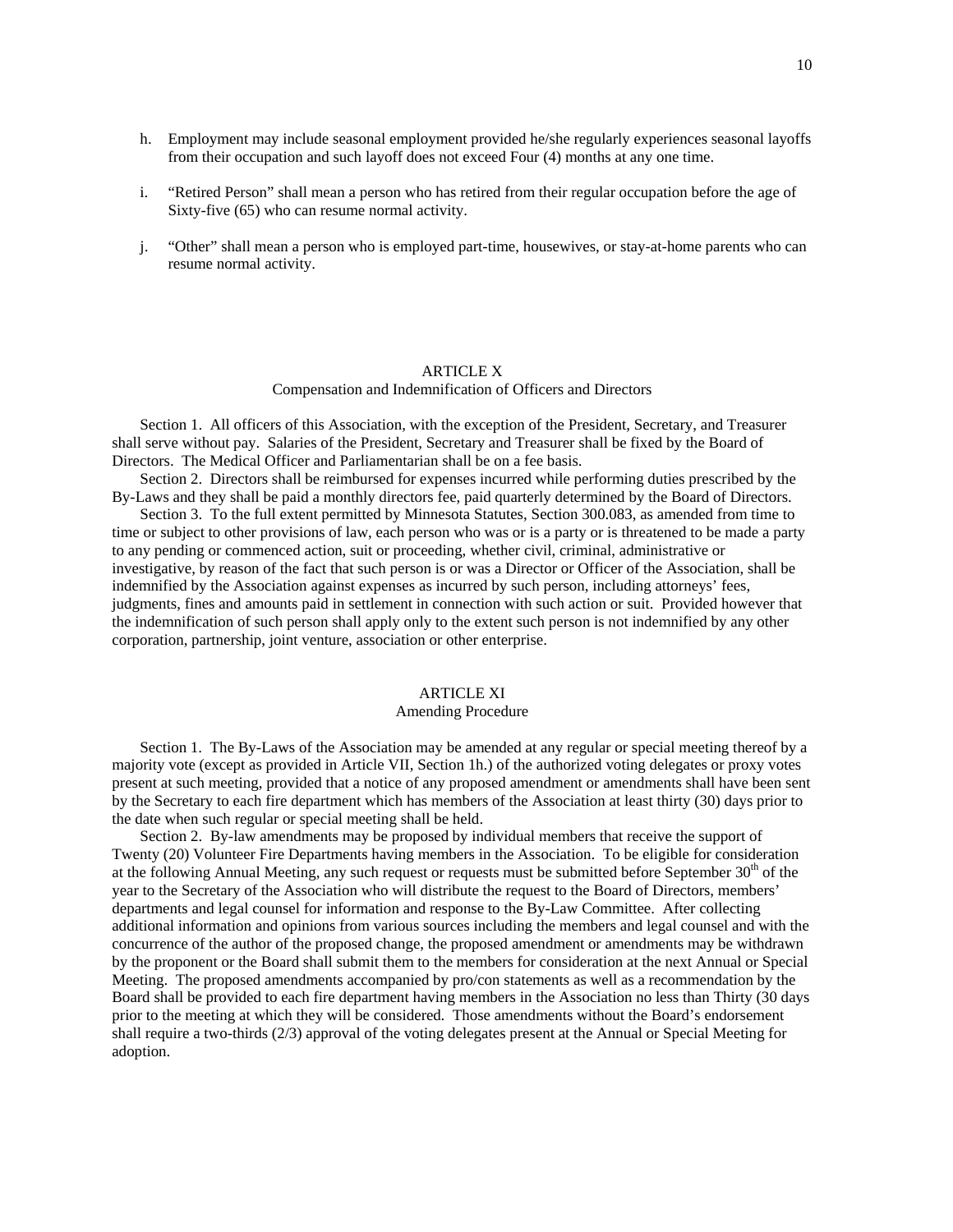Revised Effective June 2013 Article IX Section 6 Number 5 revised February 2014 Article IX Section 6 Number 5 revised August 2015 Article I Section 3 revised June 2016 Article IV Section 7 removed June 16, 2016